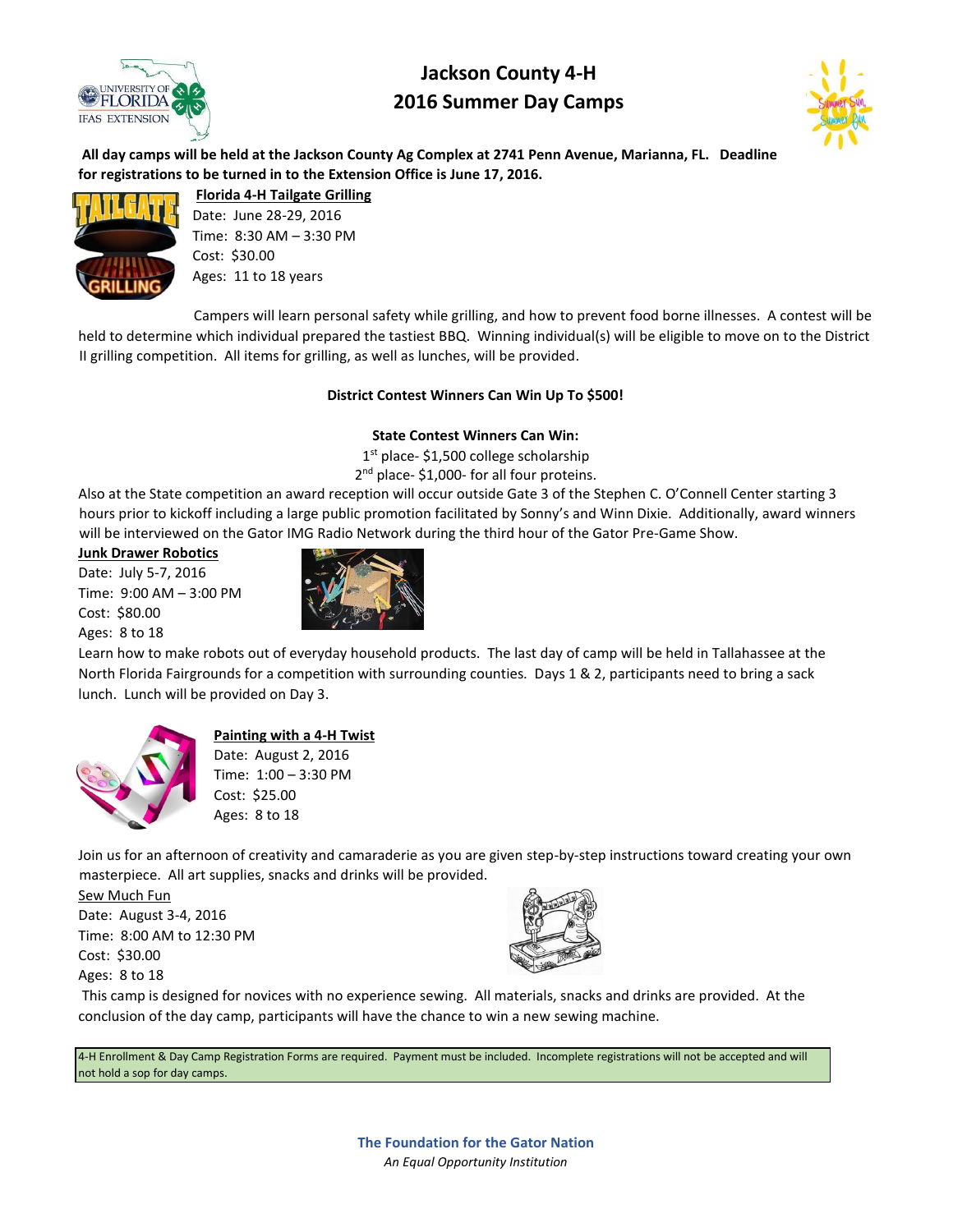# **Jackson County 4-H 2016 Summer Day Camps Registration Form**

|                                                                               |                                                                                                                       | Gender: (circle one) Male Female                                                                                                                                                                                                       |
|-------------------------------------------------------------------------------|-----------------------------------------------------------------------------------------------------------------------|----------------------------------------------------------------------------------------------------------------------------------------------------------------------------------------------------------------------------------------|
|                                                                               |                                                                                                                       |                                                                                                                                                                                                                                        |
| Ethnicity: (circle one) White Black Multi-Racial Hispanic Native American     |                                                                                                                       |                                                                                                                                                                                                                                        |
| Are you a current 4-H member? (circle one) Yes                                | $No*$                                                                                                                 |                                                                                                                                                                                                                                        |
|                                                                               |                                                                                                                       | (*If no, a 4-H Enrollment Form & a Florida 4-H Participation Form must be completed and turned in with the Day Camp                                                                                                                    |
| Registration Form.)                                                           |                                                                                                                       |                                                                                                                                                                                                                                        |
|                                                                               |                                                                                                                       | City: ___________________________________                                                                                                                                                                                              |
|                                                                               |                                                                                                                       |                                                                                                                                                                                                                                        |
|                                                                               |                                                                                                                       |                                                                                                                                                                                                                                        |
| Youth will be dropped off by:                                                 | <u> 1989 - Johann Harry Harry Harry Harry Harry Harry Harry Harry Harry Harry Harry Harry Harry Harry Harry Harry</u> |                                                                                                                                                                                                                                        |
|                                                                               |                                                                                                                       |                                                                                                                                                                                                                                        |
|                                                                               |                                                                                                                       |                                                                                                                                                                                                                                        |
|                                                                               |                                                                                                                       |                                                                                                                                                                                                                                        |
| Does Youth have any food allergies or special dietary needs? (circle one) Yes |                                                                                                                       | No If so, what?                                                                                                                                                                                                                        |
| Check the Day Camp(s) you wish to attend:                                     |                                                                                                                       | Mail/Return registration & full payment to:                                                                                                                                                                                            |
|                                                                               |                                                                                                                       | Jackson County Extension Office                                                                                                                                                                                                        |
| ____ Florida 4-H Tailgate Grilling - \$30.00                                  |                                                                                                                       | 2741 Penn Avenue, Suite 3                                                                                                                                                                                                              |
| Junk Drawer Robotics - \$80                                                   |                                                                                                                       | Marianna, FL 32448                                                                                                                                                                                                                     |
| Painting with a 4-H Twist - \$25                                              |                                                                                                                       |                                                                                                                                                                                                                                        |
| Sew Much Fun - \$30                                                           |                                                                                                                       |                                                                                                                                                                                                                                        |
|                                                                               |                                                                                                                       | TOTAL AMOUNT: Please make checks payable to: Jackson County 4-H Association                                                                                                                                                            |
|                                                                               |                                                                                                                       | Day camps fill quickly and are first-come, first-served. 4-H Enrollment & Day Camp Registration Forms are required.<br>Payment must be included. Incomplete registrations will not be accepted and will not hold a spot for day camps. |
|                                                                               |                                                                                                                       |                                                                                                                                                                                                                                        |
| <b>OFFICE USE ONLY:</b>                                                       |                                                                                                                       |                                                                                                                                                                                                                                        |

*The Foundation for the Gator Nation* An Equal Opportunity Institution